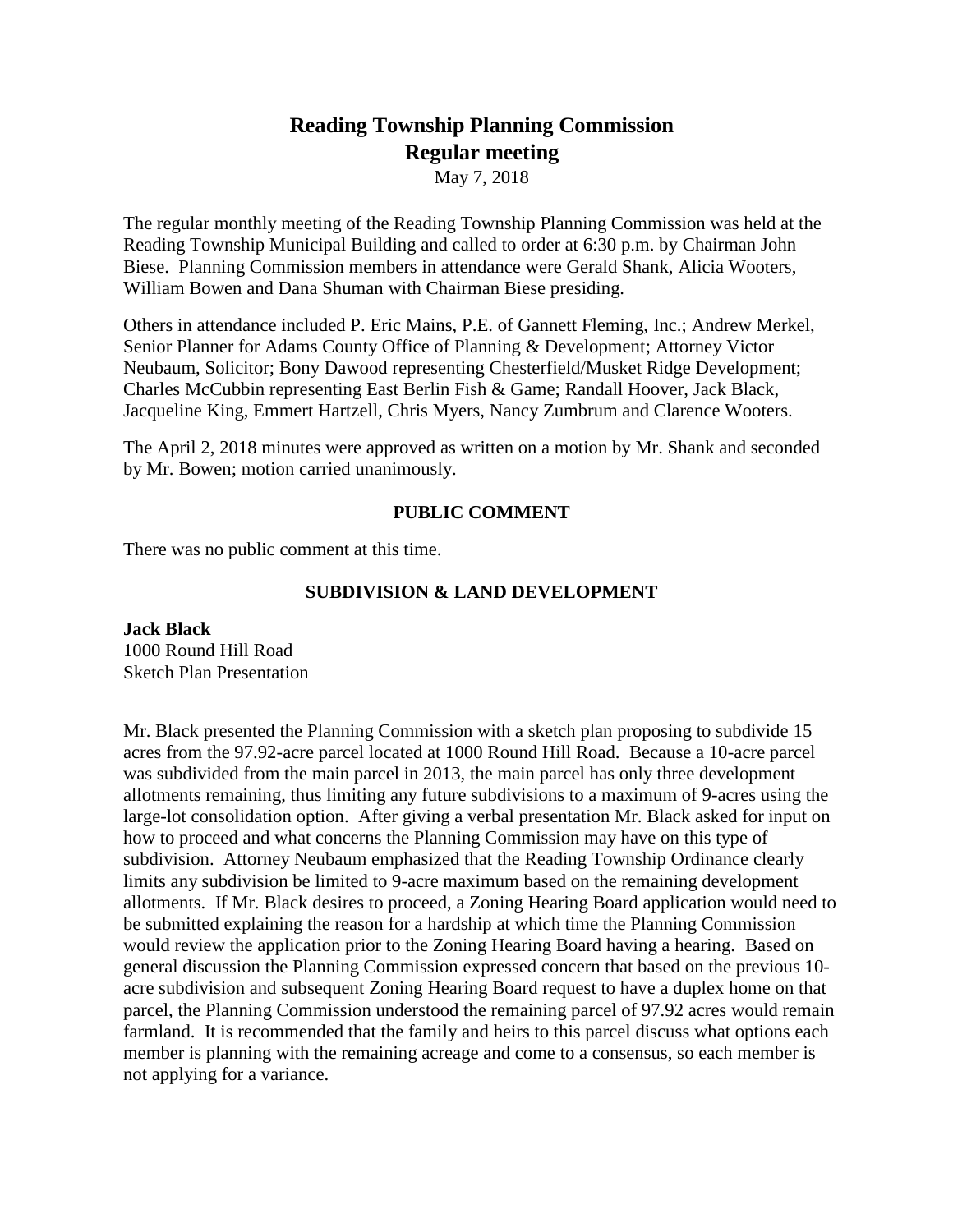East Berlin Road - Carlisle Pike Sketch Plan Presentation

Mr. Dawood presented the Planning Commission with a sketch plan and an entirely new concept for the parcel currently known as "Chesterfield". The new concept is to forego the cluster development option currently being reviewed and consider using the conventional development option. The new proposal would be for 37 lots ranging in various sizes of 1-acre to 2+ acres. Each home would connect to public sewer and utilize individual wells on each property and the homes would be approximately 2,000 square foot in size to allow first time buyers the opportunity to find something in a price range of \$300,000.00. This new plan would begin at the preliminary plan level and continue through the normal review process in accordance with the Township Ordinance regulating Subdivision and Land Development Plans. Mr. Merkel emphasized that this type of development requires Zoning Hearing Board approval. After giving a verbal presentation of his reasoning to switch from the cluster development to the conventional development, Mr. Dawood asked for input or concerns from the Planning Commission and those in attendance. Some of the concerns expressed for Mr. Dawood to take into consideration before proceeding include:

- 1. The impact 37 individual wells will have on the water supply and to consider an actual cost analysis to determine how much more it would cost to use York Water Company before making any hasty decisions. With the potential depth required to access water, it would appear beneficial to a potential buyer to have access to public water supply.
- 2. The Ordinance states that based on the size of the lots, some type of public/central water supply would be required and does not allow for individual wells.
- 3. A Homeowners Association would still be required in either type development to handle specific issues as Stormwater Management, wetlands, common areas and/or recreation areas, etc. and these details would need to be provided.
- 4. While each type development has it's benefits and drawbacks and each type of water supply system does as well, the Planning Commission would prefer to see more details that align with the Township Ordinance before engaging in future discussion and using a community water source.
- 5. The name "Musket Ridge" is presently in use and may not be used for the name of this new development.
- 6. This new plan is not consistent with the growth areas designated in the County Comprehensive Plan and the Township has previously desired the use of a cluster development at this location.
- 7. The run-off issues presently being experienced at the parcel due to the early stages of construction that are presently on-hold. This issue is currently being resolved and will be monitored.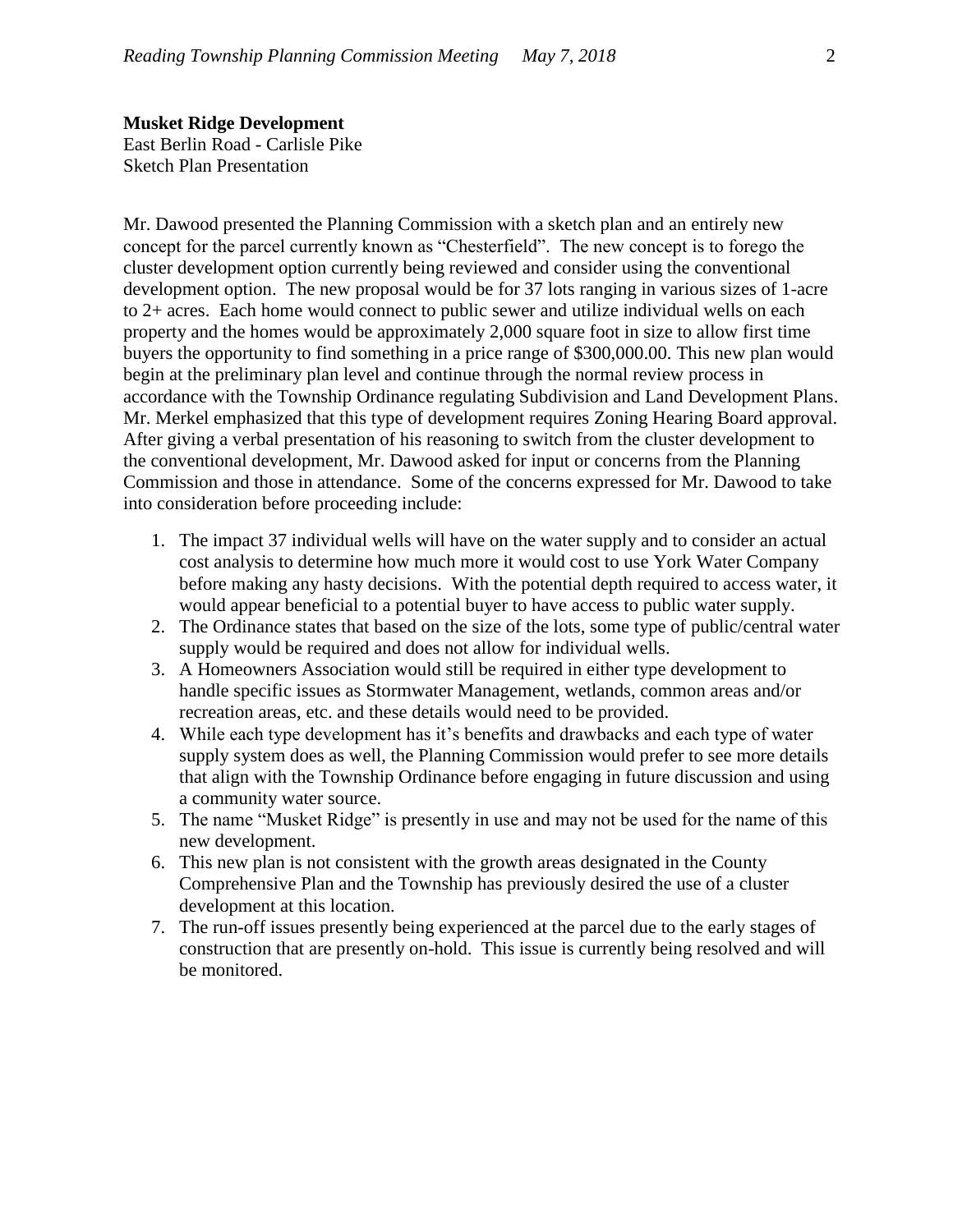**East Berlin Fish & Game**  Proposed Pistol Range Preliminary Discussion

Mr. McCubbin presented the Planning Commission with a sketch plan indicating where a proposed pistol range is to be constructed. Before engaging in discussion, Chairman Biese and Mr. Shank stated they are members of the East Berlin Fish and Game so everyone present is aware of their involvement. Following a time of general discussion and after receiving input from Mr. Mains and Attorney Neubaum, the Planning Commission has requested another sketch plan be drafted and presented that aligns with the proper zoning set-back established by the Township Ordinances as this present plan does not comply. Based on the rough sketch plan presented and the approximate measurements provided, it would appear a move farther from the road may get the pistol range into wetland areas and that also needs to be considered. Some options that may help resolve this issue as well as the issue with noise and the close proximity to the road would be to move the pistol range to the other side of the road. The Planning Commission will await a new sketch plan with additional details.

#### **ZONING HEARING**

No agenda items this month.

## **MISCELLANEOUS**

#### **Expanding Commercial Districts**

Mr. Holtzinger, Chairman of the Board of Supervisors, has requested the Planning Commission consider enlarging the Commercial/Industrial district in Reading Township by expanding north and east of the present zoning districts to include some of the land currently zoned as Land Conservation. Chairman Biese mentioned that Route 234 has very little commercial growth along this highway except at major intersections and this presently aligns with the Township Zoning Districts. Since the Township has only had two requests for a commercial enterprise outside of the existing Commercial/Industrial district it would be premature to begin a discussion at this time. Mr. Merkel stated that just beyond the boundaries of Reading Township there already exists some areas zoned commercial and there has been no demand for construction. Using the County Comprehensive Plan and taking into consideration potential growth areas, Mr. Merkel stated it may be more advantageous to consider expanding the Commercial/Industrial district west and south of the existing district. Another question raised by Mr. Holtzinger and residents in attendance is how the rezoning process works. Mr. Merkel explained briefly it depends on the type of change. To implement a new ordinance requires a public hearing and advertising requirements established by the PA Municipal Planning Code while to amend the existing map also entails notifying residents being impacted and posting notices on the properties of upcoming public hearings. Based on the limited demand by any commercial entities and several residential developments presently on hold, the consensus of the Planning Commission is to engage in this discussion again in January 2019.